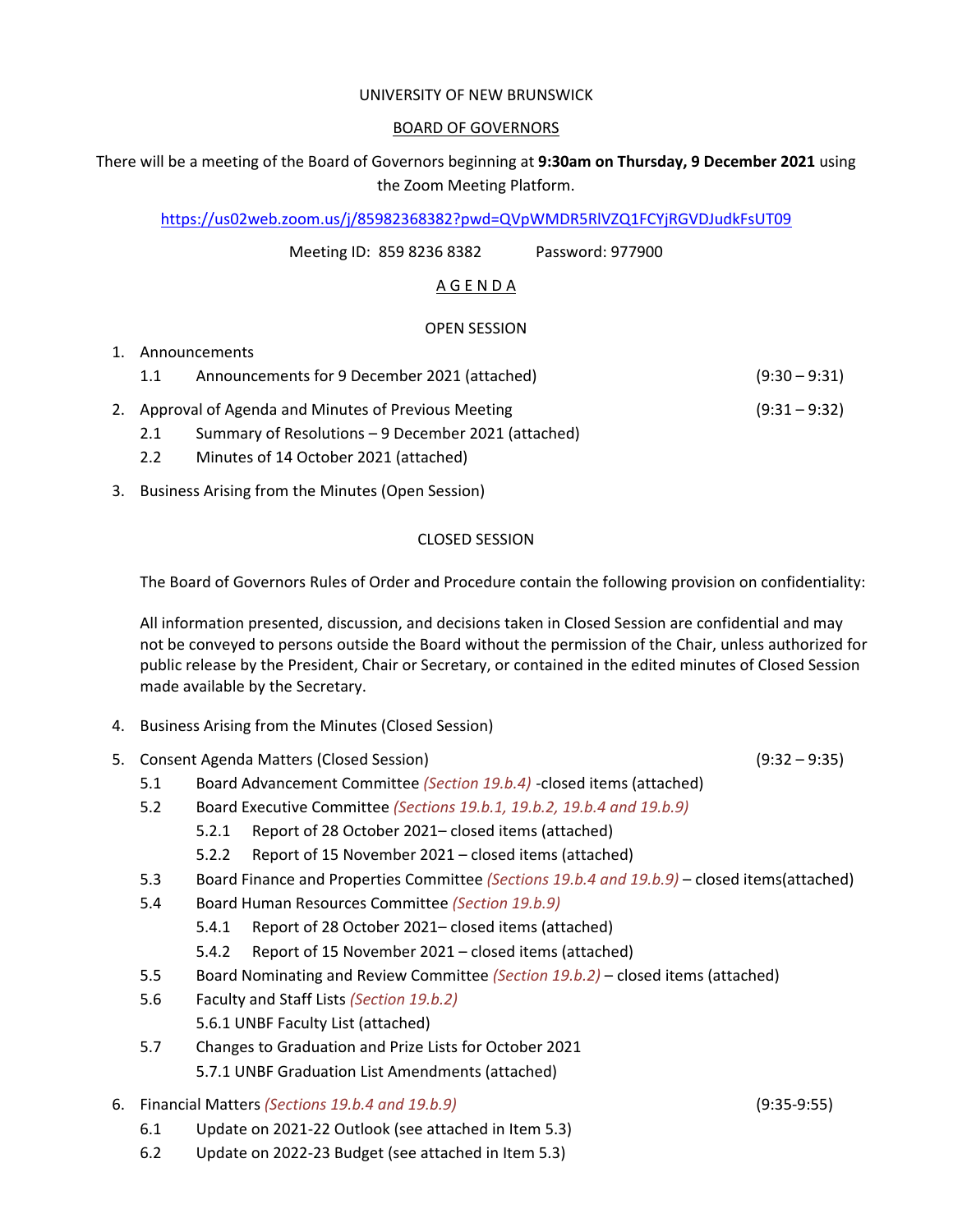| 7. President's Report | $(9:55 - 10:10)$                                                               |                                                                                              |                   |  |  |
|-----------------------|--------------------------------------------------------------------------------|----------------------------------------------------------------------------------------------|-------------------|--|--|
|                       | 7.1                                                                            | President's Report (attached)                                                                |                   |  |  |
|                       | 7.2                                                                            | Naming of Research Lab (attached)                                                            |                   |  |  |
|                       | 7.3                                                                            | Extension of Acting Appointment for Vice-President (Advancement) (verbal)                    |                   |  |  |
|                       | 7.4                                                                            | Other                                                                                        |                   |  |  |
|                       |                                                                                |                                                                                              |                   |  |  |
|                       | <b>BREAK</b>                                                                   |                                                                                              | $(10:10-10:15)$   |  |  |
|                       |                                                                                |                                                                                              |                   |  |  |
|                       |                                                                                | 8. Strategic Discussion                                                                      |                   |  |  |
|                       | 8.1                                                                            | Presentation: Proposed Changes to Administrative Structure (attached)                        | $(10:15-10:55)$   |  |  |
|                       |                                                                                |                                                                                              |                   |  |  |
|                       |                                                                                | 9. Other Business (Closed Session)                                                           |                   |  |  |
|                       |                                                                                |                                                                                              |                   |  |  |
|                       |                                                                                | <b>OPEN SESSION</b>                                                                          |                   |  |  |
|                       |                                                                                |                                                                                              |                   |  |  |
|                       |                                                                                | 10. Senates' Business (Please note a summary report of Senates' Business for the             | $(10:55 - 11:20)$ |  |  |
|                       | November meetings of the Senates is provided as part of the attachments to the |                                                                                              |                   |  |  |
|                       |                                                                                | agenda. In addition, the reports relating to items of Senates' Business are available        |                   |  |  |
|                       | to Board members on SharePoint. This is an extensive package.)                 |                                                                                              |                   |  |  |
|                       | 10.1                                                                           | 23 and 24 November 2021                                                                      |                   |  |  |
|                       |                                                                                | Joint Senates' Items for Information                                                         |                   |  |  |
|                       |                                                                                | 10.1.1 President's Report                                                                    |                   |  |  |
|                       |                                                                                | 10.1.2 Update on Response to Health Emergency                                                |                   |  |  |
|                       |                                                                                | 10.1.3 Strategic Discussion: Role of the Senator<br>Fredericton Senate Items for Information |                   |  |  |
|                       |                                                                                | 10.1.4 Additions to the Graduation List for Convocation 2021                                 |                   |  |  |
|                       |                                                                                | Saint John Senate Items for Information                                                      |                   |  |  |
|                       |                                                                                | 10.1.5 Additions to the Graduation List for Convocation 2021                                 |                   |  |  |
|                       |                                                                                | Joint Senates' Items for Approval                                                            |                   |  |  |
|                       |                                                                                | 10.1.6 Report of the School of Graduate Studies                                              |                   |  |  |
|                       |                                                                                | 10.1.7 Report of the Undergraduate Scholarships Committee                                    |                   |  |  |
|                       |                                                                                | 10.1.8 Report of the Academic Policy and Procedures Committee                                |                   |  |  |
|                       |                                                                                | 10.1.8 Report of the Joint Senate Admissions Committee                                       |                   |  |  |
|                       |                                                                                | 10.1.9 Report of the Teaching Awards Committee                                               |                   |  |  |
|                       |                                                                                | Fredericton Senate Items for Approval                                                        |                   |  |  |
|                       |                                                                                | 10.1.11 Report of the Senate Curriculum Committee                                            |                   |  |  |
|                       |                                                                                | 10.1.12 Certificate and Diploma Candidates                                                   |                   |  |  |
|                       |                                                                                | 10.1.13 Report of the Fredericton Senate Admissions Committee                                |                   |  |  |
|                       |                                                                                | 10.1.14 Report of the Academic Planning Committee                                            |                   |  |  |
|                       |                                                                                | Saint John Senate Items for Approval                                                         |                   |  |  |

10.1.15 Report of the Senate Curriculum Committee

- 10.1.16 Report of the Academic Planning and Resources Committee
- 10.1.17 Report of the Saint John Senate Admissions Committee
- 10.2 Faculty of Nursing Academic Plan (attached)
- 11. Board Chair's Report (11:20– 11:25)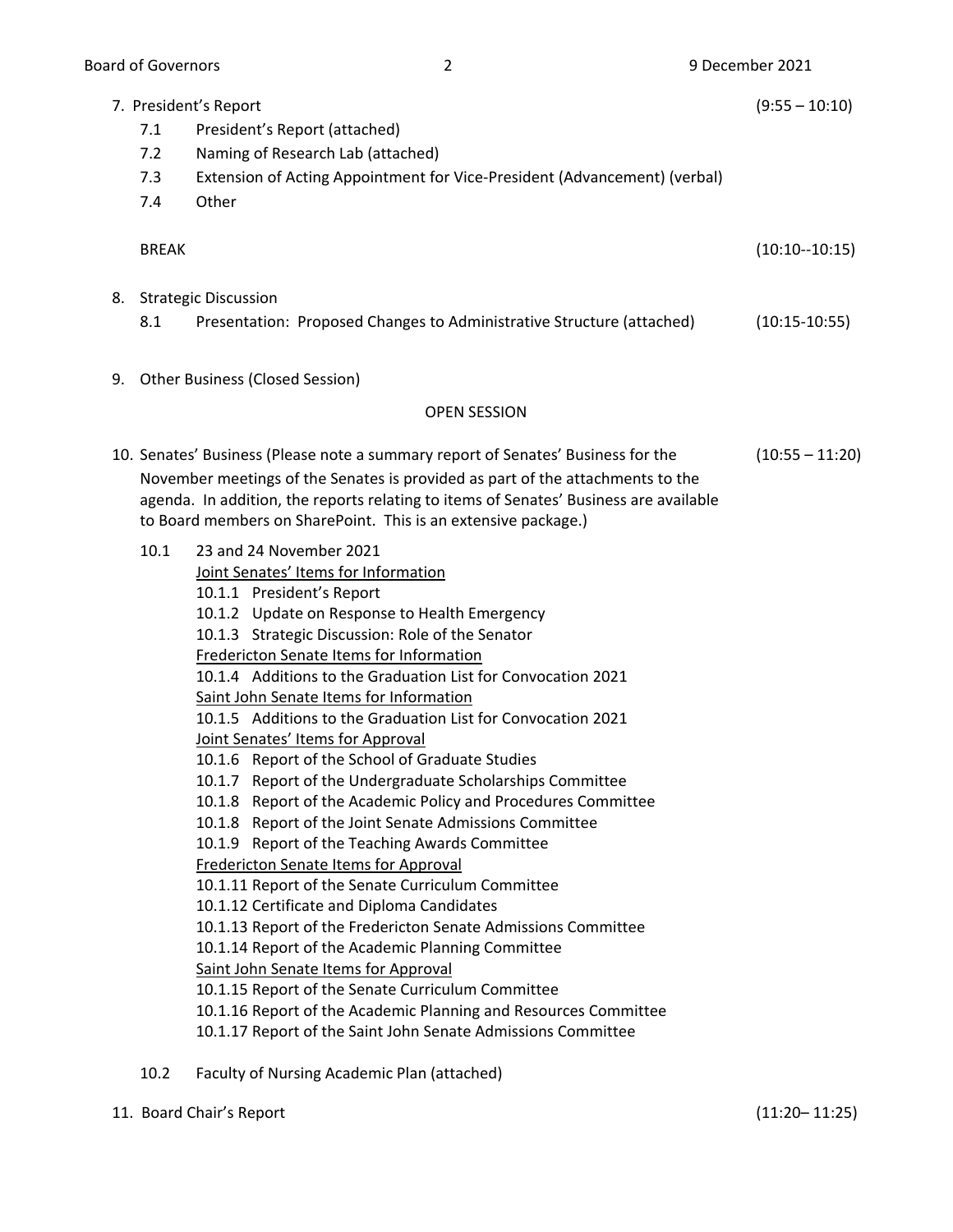|                                                                 |                                                                                            | 12. Consent Agenda (Open Session)                                           | $(11:25 - 11:26)$ |  |  |  |  |
|-----------------------------------------------------------------|--------------------------------------------------------------------------------------------|-----------------------------------------------------------------------------|-------------------|--|--|--|--|
|                                                                 | 12.1                                                                                       | Board Advancement Committee - open items (see item 5.1)                     |                   |  |  |  |  |
|                                                                 | 12.2                                                                                       | <b>Board Executive Committee</b>                                            |                   |  |  |  |  |
|                                                                 |                                                                                            | 12.2.1 Report of 15 November 2021 – open items (see item 5.2.2)             |                   |  |  |  |  |
|                                                                 | 12.3                                                                                       | Board Finance and Properties Committee- open items (see item 5.3.1)         |                   |  |  |  |  |
|                                                                 | 12.4                                                                                       | Board Nominating and Review Committee – open items (see item 5.5)           |                   |  |  |  |  |
|                                                                 | 12.5                                                                                       | Appointments to the Student Disciplinary Committee for 2021-2022 (attached) |                   |  |  |  |  |
|                                                                 | 13. Other Business (Open Session)                                                          |                                                                             |                   |  |  |  |  |
|                                                                 | <b>BREAK</b>                                                                               |                                                                             | $(11:26 - 11:45)$ |  |  |  |  |
|                                                                 |                                                                                            | <b>CLOSED SESSION</b>                                                       |                   |  |  |  |  |
|                                                                 | 14. Faculty Member Presentation: Amy Scott, Department of Anthropology                     |                                                                             |                   |  |  |  |  |
|                                                                 |                                                                                            |                                                                             |                   |  |  |  |  |
|                                                                 | The UNB Bioarchaeology Field School: Present Successes and Future Goals<br>$(11:45-12:20)$ |                                                                             |                   |  |  |  |  |
| [there will be no recording permitted during this presentation] |                                                                                            |                                                                             |                   |  |  |  |  |
|                                                                 |                                                                                            | 15. Education Session:<br>Circle of Understanding: People of the Dawn       | $(12:20 - 1:20)$  |  |  |  |  |
|                                                                 |                                                                                            | <b>Governor David Perley</b>                                                |                   |  |  |  |  |
| 16. In Camera Sessions                                          |                                                                                            |                                                                             |                   |  |  |  |  |
|                                                                 | 16.1                                                                                       | In Camera Meeting with the President                                        | $(1:20-1:25)$     |  |  |  |  |
|                                                                 | 16.2                                                                                       | In Camera Meeting of Voting Board Members                                   |                   |  |  |  |  |
|                                                                 |                                                                                            |                                                                             |                   |  |  |  |  |
| 17. Adjournment                                                 |                                                                                            |                                                                             |                   |  |  |  |  |
|                                                                 | 18. Additional Opportunity for in Camera Discussion (Not Minuted)                          |                                                                             |                   |  |  |  |  |

Sarah J. DeVarenne, Secretary